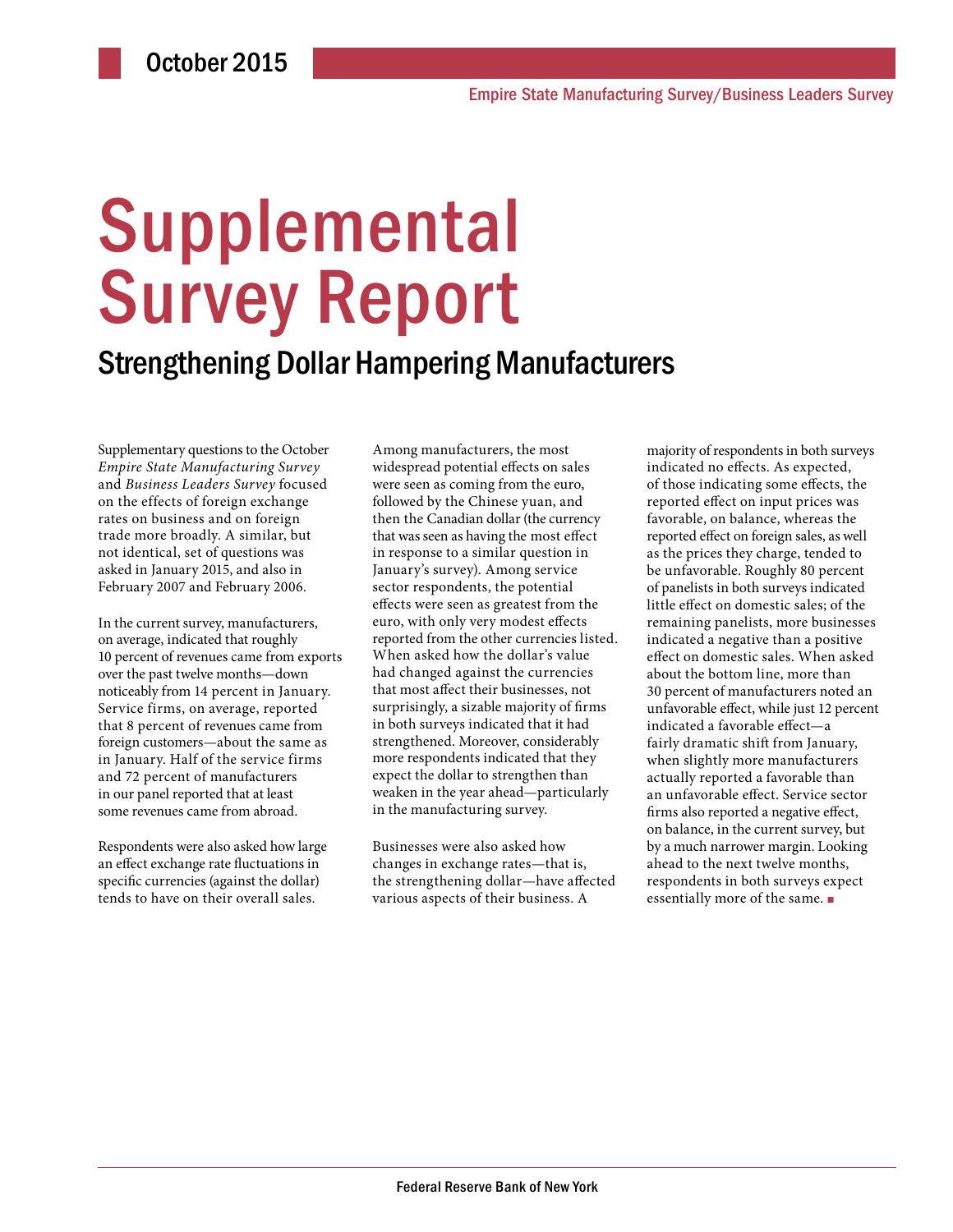## Supplemental Survey Report, continued

### QUESTION 1

**Approximately what percentage of your overall revenues came from exports/foreign customers over the past year?**

|                                                          |                        |                 | <b>Empire State Manufacturing Survey</b> |                         | <b>Business Leaders Survey</b>   |                 |                  |                  |  |  |
|----------------------------------------------------------|------------------------|-----------------|------------------------------------------|-------------------------|----------------------------------|-----------------|------------------|------------------|--|--|
|                                                          |                        |                 | <b>Percentage of Respondents</b>         |                         | <b>Percentage of Respondents</b> |                 |                  |                  |  |  |
| <b>Percentage of Revenues</b>                            | <b>October</b><br>2015 | January<br>2015 | February<br>2007                         | <b>February</b><br>2006 | <b>October</b><br>2015           | January<br>2015 | February<br>2007 | February<br>2006 |  |  |
| None                                                     | 28                     | 20              | 23                                       | 20                      | 50                               | 48              | 51               | 74               |  |  |
| $1$ to $4$                                               | 23                     | 17              | 15                                       | 18                      | 15                               | 15              | 16               | 10               |  |  |
| 5 to 9                                                   | 16                     | 20              | 21                                       | 19                      | 10                               | 8               | 8                | 4                |  |  |
| $10 \text{ to } 19$                                      | 18                     | 16              | 21                                       | 25                      | 12                               | 15              | 15               | $\mathbf{7}$     |  |  |
| 20 or more                                               | 15                     | 27              | 21                                       | 18                      | 13                               | 14              | 10               | 5                |  |  |
| Average percentage of revenues<br>from foreign customers | 9.6                    | 14.3            | 12.2                                     | 12.4                    | 7.8                              | 7.9             | 6.9              | 3.7              |  |  |

#### QUESTION 2

**How large an effect would you say each of these currencies has on your business (bottom line)?**

|                                          | <b>October</b><br>2015 |                                  |                     |      |      |  |  |  |  |  |  |  |
|------------------------------------------|------------------------|----------------------------------|---------------------|------|------|--|--|--|--|--|--|--|
|                                          |                        | <b>Percentage of Respondents</b> |                     |      |      |  |  |  |  |  |  |  |
|                                          | <b>No Effect</b>       |                                  | <b>Large Effect</b> |      |      |  |  |  |  |  |  |  |
| <b>Empire State Manufacturing Survey</b> |                        |                                  |                     |      |      |  |  |  |  |  |  |  |
| Canadian dollar                          | 44.8                   | 22.4                             | 17.6                | 10.4 | 4.8  |  |  |  |  |  |  |  |
| Euro                                     | 43.9                   | 17.9                             | 16.3                | 10.6 | 11.4 |  |  |  |  |  |  |  |
| Japanese yen                             | 68.0                   | 11.2                             | 13.6                | 4.0  | 3.2  |  |  |  |  |  |  |  |
| Chinese yuan                             | 58.9                   | 11.3                             | 10.5                | 12.9 | 6.5  |  |  |  |  |  |  |  |
| Mexican peso                             | 72.6                   | 14.5                             | 10.5                | 1.6  | 0.8  |  |  |  |  |  |  |  |
| <b>Business Leaders Survey</b>           |                        |                                  |                     |      |      |  |  |  |  |  |  |  |
| Canadian dollar                          | 71.7                   | 13.3                             | 10.8                | 3.3  | 0.8  |  |  |  |  |  |  |  |
| Euro                                     | 61.3                   | 9.2                              | 13.4                | 10.1 | 5.9  |  |  |  |  |  |  |  |
| Japanese yen                             | 80.8                   | 6.7                              | 6.7                 | 3.3  | 2.5  |  |  |  |  |  |  |  |
| Chinese yuan                             | 73.3                   | 10.0                             | 9.2                 | 4.2  | 3.3  |  |  |  |  |  |  |  |
| Mexican peso                             | 88.3                   | 7.5                              | 2.5                 | 1.7  | 0.0  |  |  |  |  |  |  |  |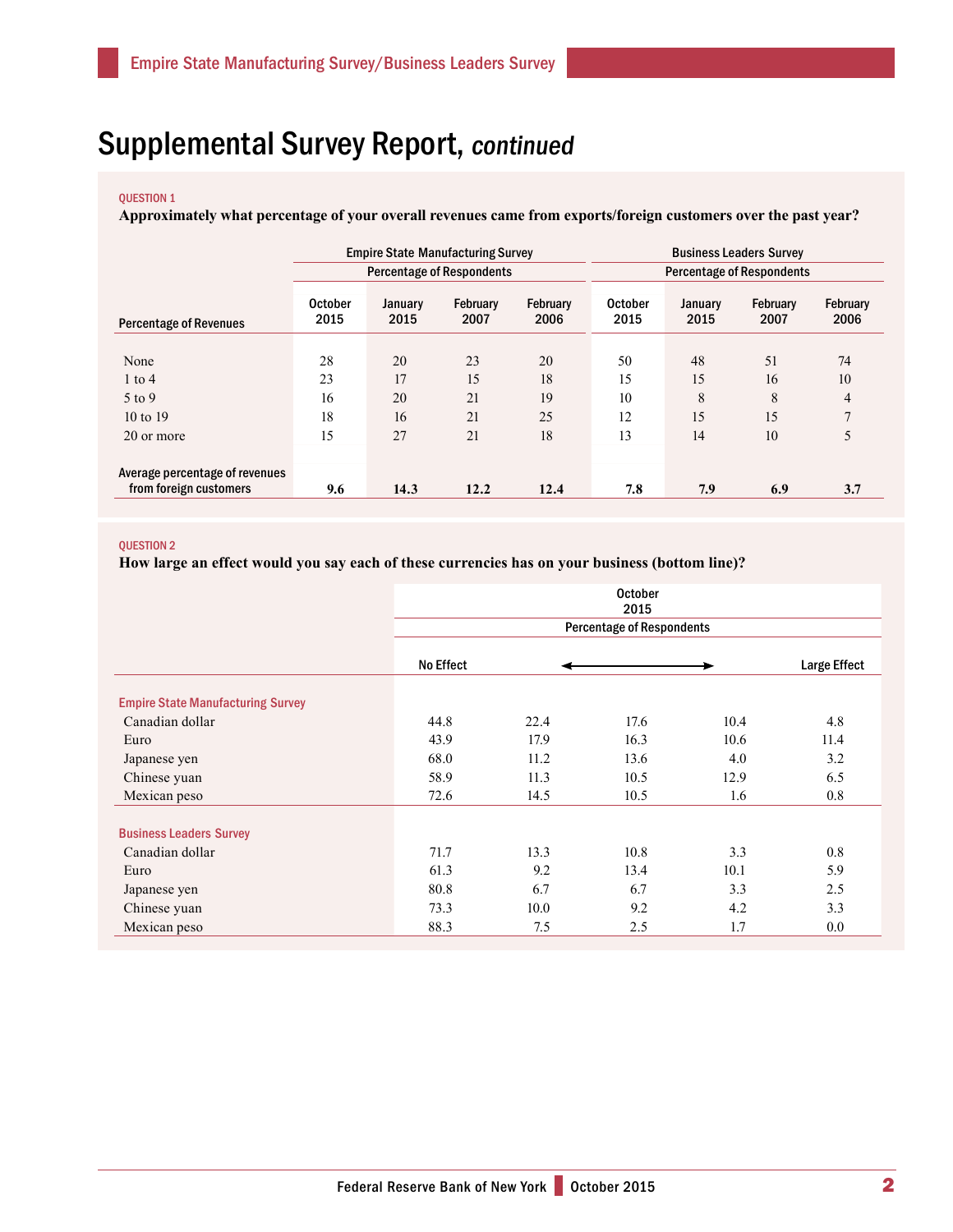### Supplemental Survey Report, continued

#### QUESTION 3

**Compared with the currencies that most affect your business, would you say that the dollar has gotten stronger, weaker, or stayed about the same over the past year?**

|                                          | October 2015                     |     |      |      | January 2015 |                           |     |      |      |          |  |
|------------------------------------------|----------------------------------|-----|------|------|--------------|---------------------------|-----|------|------|----------|--|
|                                          | <b>Percentage of Respondents</b> |     |      |      |              | Percentage of Respondents |     |      |      |          |  |
|                                          |                                  |     |      |      |              |                           |     |      |      |          |  |
|                                          | Weaker                           |     |      |      | Stronger     | Weaker                    |     |      |      | Stronger |  |
|                                          |                                  |     |      |      |              |                           |     |      |      |          |  |
| <b>Empire State Manufacturing Survey</b> | 1.7                              | 7.5 | 24.2 | 40.0 | 26.7         | 0.0                       | 5.5 | 36.3 | 50.5 | 7.7      |  |
| <b>Business Leaders Survey</b>           | 0.9                              | 2.6 | 33.3 | 43.9 | 19.3         | 0.0                       | 2.3 | 45.8 | 39.7 | 12.2     |  |

**...and what are your expectations for the year ahead?**

|                                          | Weaker |      |      |      | Stronger |  |  |  |  |
|------------------------------------------|--------|------|------|------|----------|--|--|--|--|
|                                          |        |      |      |      |          |  |  |  |  |
| <b>Empire State Manufacturing Survey</b> | 0.0    | 10.1 | 58.8 | 28.6 | 2.5      |  |  |  |  |
| <b>Business Leaders Survey</b>           | 0.0    | 6.1  | 55.3 | 36.0 | 2.6      |  |  |  |  |

#### QUESTION 4

**How favorable or unfavorable an effect has the change in dollar exchange rates over the past year had on each of the following components of your business?** 

|                                          | <b>Percentage of Firms</b> | January 2015<br><b>Percentage of Firms</b> |           |             |     |                  |           |
|------------------------------------------|----------------------------|--------------------------------------------|-----------|-------------|-----|------------------|-----------|
|                                          | <b>Unfavorable</b>         | <b>No Effect</b>                           | Favorable | Unfavorable |     | <b>No Effect</b> | Favorable |
| <b>Empire State Manufacturing Survey</b> |                            |                                            |           |             |     |                  |           |
| Prices you pay for materials/inputs      | 13.0                       | 55.3                                       | 31.7      | 6.5         |     | 71.7             | 21.7      |
| Prices you are able to charge            | 24.2                       | 69.4                                       | 6.5       | 14.1        |     | 80.4             | 5.4       |
| Your sales to foreign customers          | 33.6                       | 63.1                                       | 3.3       | 20.9        |     | 70.3             | 8.8       |
| Your domestic sales                      | 11.5                       | 82.0                                       | 6.6       | 4.3         |     | 85.9             | 9.8       |
| Overall net effect on your profits       | 31.4                       | 57.0                                       | 11.6      | 11.1        |     | 75.6             | 13.3      |
| <b>Business Leaders Survey</b>           |                            |                                            |           |             |     |                  |           |
| Prices you pay for materials/inputs      | 13.6                       | 63.6                                       | 22.9      | 7.7         |     | 75.4             | 16.9      |
| Prices you are able to charge            | 15.4                       | 82.1                                       | 2.6       | 10.9        |     | 86.0             | 3.1       |
| Your sales to foreign customers          | 19.1                       | 78.3                                       | 2.6       | 12.5        |     | 82.0             | 5.5       |
| Your domestic sales                      | 11.4                       | 79.8                                       | 8.8       |             | 1.6 | 91.4             | 7.0       |
| Overall net effect on your profits       | 17.4                       | 72.2                                       | 10.4      | 8.4         |     | 84.7             | 6.9       |